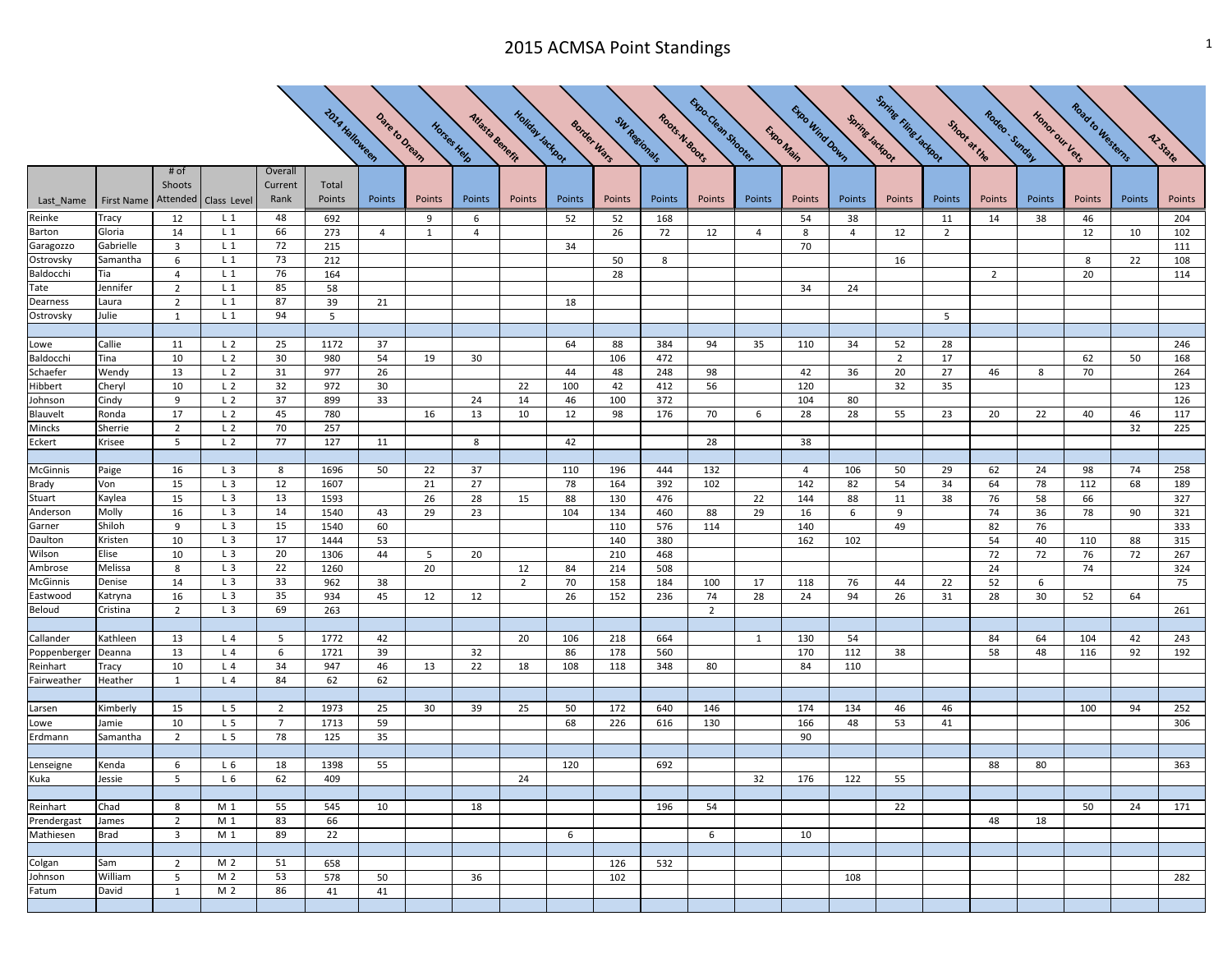## 2015 ACMSA Point Standings 2015 ACMSA Point 3

|                     |               |                |                                    |          | <b>2014 Halloween</b> | Dare to Dream  |                | Atlasta Benefit | Holiday Jackport |                | Sw Regionals   | Roots N.800Ks  | Exportesy Shower |        | Expo Wind Down | Spring Jackport | <b>Spring Finger actoon</b> |                | Rodeo . Simday | Honor our Vers | Road to Westerns |                |                         |
|---------------------|---------------|----------------|------------------------------------|----------|-----------------------|----------------|----------------|-----------------|------------------|----------------|----------------|----------------|------------------|--------|----------------|-----------------|-----------------------------|----------------|----------------|----------------|------------------|----------------|-------------------------|
|                     |               |                |                                    |          |                       |                |                |                 |                  |                |                |                |                  |        |                |                 |                             |                |                |                |                  |                |                         |
|                     |               |                |                                    |          |                       |                |                |                 |                  |                |                |                |                  |        | Expo Main      |                 |                             |                |                |                |                  |                |                         |
|                     |               |                |                                    |          |                       |                |                | Horses Help     |                  |                | Border Wars    |                |                  |        |                |                 |                             | Shoot at the   |                |                |                  |                | Az State                |
|                     |               | # of           |                                    | Overall  |                       |                |                |                 |                  |                |                |                |                  |        |                |                 |                             |                |                |                |                  |                |                         |
|                     |               | Shoots         |                                    | Current  | Total                 |                |                |                 |                  |                |                |                |                  |        |                |                 |                             |                |                |                |                  |                |                         |
| Last_Name           | First Name    | Attended       | Class Level                        | Rank     | Points                | Points         | Points         | Points          | Points           | Points         | Points         | Points         | Points           | Points | Points         | Points          | Points                      | Points         | Points         | Points         | Points           | Points         | Points                  |
| Anderson            | Regan         | 10             | M 3                                | 29       | 996                   | 36             |                |                 |                  | 82             | $\overline{2}$ | 328            |                  |        | 132            |                 |                             |                | 80             | 42             | 106              | 44             | 144                     |
| Poppenberger        | Scott         | 11             | M 3                                | 36       | 933                   | 32             |                |                 |                  |                | 16             | 216            |                  | 33     |                | 100             | 28                          |                | 42             | 60             | 24               | 82             | 300                     |
| Ambrose             | aul?          | 10             | M 3                                | 41       | 825                   |                | 27             |                 | 21               | 80             | 142            | 256            |                  |        |                |                 |                             |                | 38             | 46             | 80               | 66             | 69                      |
| Black               | Nick          | $\overline{2}$ | M 3                                | 71       | 218                   |                |                |                 |                  |                |                |                |                  |        | 62             |                 |                             |                |                |                |                  |                | 156                     |
| Boterman            | Kevin         | 3              | M <sub>3</sub>                     | 80       | 87                    | 20             |                |                 |                  |                | 60             |                |                  |        |                |                 |                             | $\overline{7}$ |                |                |                  |                |                         |
|                     |               |                | M 4                                |          |                       |                |                |                 |                  |                |                |                |                  |        |                |                 |                             |                |                |                |                  |                |                         |
| Firetto             | Allan         | 6<br>9         | M 4                                | 11<br>42 | 1620                  |                |                |                 |                  | 116            | 222            | 636            | 138              |        | 160            |                 |                             |                |                |                |                  |                | 348                     |
| Ostrovsky           | Joel          |                |                                    |          | 805                   |                |                |                 |                  |                | 72             | 504            |                  |        |                |                 | 23                          | 36             | 68             | $\overline{4}$ | 48               | 20             | 30                      |
| Little              | Scott         | 4              | M 5                                | 54       | 549                   |                |                |                 |                  |                | 236            |                |                  |        |                |                 |                             |                |                |                | 56               | 80             | 177                     |
|                     |               |                |                                    |          |                       |                |                |                 |                  |                |                |                |                  |        |                |                 |                             |                |                |                |                  |                |                         |
| Byrd                | Dan           | $\overline{7}$ | M 6                                | 10       | 1621                  | 57             |                |                 |                  | 102            | 238            | 652            | 140              |        | 78             |                 |                             |                |                |                |                  |                | 354                     |
|                     |               |                |                                    |          |                       |                |                |                 |                  |                |                |                |                  |        |                |                 |                             |                |                |                |                  |                |                         |
| McKinstray          | Sherri        | 16             | $SL_1$                             | 68       | 266                   | $\overline{7}$ | 6              | 5               | 5                | $\overline{2}$ | 14             | 80             | 14               |        | 14             | 10              | $\overline{7}$              | $\overline{4}$ | 18             | 10             | 10               |                | 60                      |
| Cameron             | Michelle      | 3              | $SL_1$                             | 88       | 30                    |                |                |                 |                  |                |                |                |                  |        | 12             | 8               | 10                          |                |                |                |                  |                |                         |
| Devenpeck           | Patti         | 6              | $SL_1$                             | 91       | 18                    |                |                |                 |                  |                |                |                |                  |        |                |                 |                             | $\mathbf{1}$   | 4              | $\overline{2}$ | 4                | $\overline{4}$ | $\overline{\mathbf{3}}$ |
| Mathiesen           | Linda         | $\mathbf{1}$   | $SL_1$                             | 92       | 16                    |                |                |                 |                  |                |                |                | 16               |        |                |                 |                             |                |                |                |                  |                |                         |
| Caudle              | Becky         | 3              | SL <sub>1</sub>                    | 93       | 14                    |                |                |                 |                  |                |                |                |                  |        |                |                 |                             |                | 6              |                | 6                | $\overline{2}$ |                         |
| Kerychuk            | Wendy         | $\mathbf{1}$   | $SL_1$                             | 95       | $\overline{2}$        |                | $\overline{2}$ |                 |                  |                |                |                |                  |        |                |                 |                             |                |                |                |                  |                |                         |
| Shear               | Diane         | 1              | $SL_1$                             | 96       | $\overline{2}$        | $\overline{2}$ |                |                 |                  |                |                |                |                  |        |                |                 |                             |                |                |                |                  |                |                         |
|                     |               |                |                                    |          |                       |                |                |                 |                  |                |                |                |                  |        |                |                 |                             |                |                |                |                  |                |                         |
| Gregory             | Anita         | 13             | SL <sub>2</sub>                    | 60       | 496                   |                | 15             | 15              |                  | 10             | 18             | 148            | 58               |        | 60             |                 | 18                          |                | 16             | 26             | 22               | 18             | 72                      |
| Kukowski            | laye          | 8              | SL <sub>2</sub>                    | 63       | 358                   |                |                |                 |                  | 36             | 32             | 64             | 50               |        | 94             |                 | 31                          |                |                | 12             |                  |                | 39                      |
| Ahern               | Peggy         | $\overline{4}$ | SL <sub>2</sub>                    | 82       | 76                    |                |                |                 |                  |                | 14             |                |                  |        |                |                 |                             |                |                |                | 14               | 12             | 36                      |
|                     |               |                |                                    |          |                       |                |                |                 |                  |                |                |                |                  |        |                |                 |                             |                |                |                |                  |                |                         |
| Ivanchan            | Leslie        | 17             | SL <sub>3</sub>                    | 24       | 1209                  | 15             | $\overline{7}$ | 21              | 9                | 28             | 154            | 432            | 76               | 24     | 64             | 90              |                             | 13             | 30             | 70             | 90               | 62             | 24                      |
| Boisjole            | Cheryl        | $\overline{7}$ | SL <sub>3</sub>                    | 44       | 791                   |                |                |                 |                  |                | 78             | 404            | 68               |        | 66             | 70              |                             | 12             |                |                |                  |                | 93                      |
| Helmkay             | Tamara        | 13             | SL <sub>3</sub>                    | 49       | 669                   | 14             |                | 16              | 11               | 66             | 122            | 108            | 60               |        | 32             | 56              | 21                          | 14             |                |                | 44               |                | 105                     |
| Anderson            | Susan         | 9              | SL <sub>3</sub>                    | 50       | 667                   |                |                | 25              |                  |                | 84             |                |                  | 31     | 126            |                 |                             |                | 56             | 54             | 84               | 48             | 159                     |
| Kentera             | Kathy         | 12             | SL <sub>3</sub>                    | 59       | 513                   | 23             | 8              | $\overline{7}$  |                  |                |                | 92             |                  | 5      | 82             | 66              |                             | 21             | 22             | 32             | 26               |                | 129                     |
| Boterman            | Amy           | 5              | SL <sub>3</sub>                    | 67       | 269                   | 31             |                |                 |                  |                | 86             | 104            |                  |        |                | 32              |                             | 16             |                |                |                  |                |                         |
|                     |               |                |                                    |          |                       |                |                |                 |                  |                |                |                |                  |        |                |                 |                             |                |                |                |                  |                |                         |
| Turner              | Susan         | 9<br>8         | SL <sub>4</sub><br>SL <sub>4</sub> | 27<br>43 | 1119<br>799           |                | 11             | 19              | $\overline{7}$   | 76             | 58             | 500<br>332     | 86<br>112        |        | 136            | 84<br>64        | 39                          |                |                |                | 60               |                | 180                     |
| Rodgers<br>Crawford | Lily<br>Linda | 9              | SL <sub>4</sub>                    | 52       | 636                   | 34             |                |                 |                  |                | 68             | 244            | 66               | 11     | 100<br>74      | 58              | 27                          |                |                |                |                  | 54             | 54                      |
| Black               | Deb           | 6              | SL <sub>4</sub>                    | 57       | 537                   |                |                |                 |                  |                |                |                |                  |        | 96             | 50              | 34                          |                | 50             |                | 58               |                | 249                     |
| .ittle              | Sharon        | $\overline{4}$ | SL <sub>4</sub>                    | 58       | 534                   |                |                |                 |                  |                | 194            |                |                  |        |                |                 |                             |                |                |                | 96               | 70             | 174                     |
| Darr                | Denise        | 13             | SL <sub>4</sub>                    | 65       | 298                   |                |                |                 | 6                | 22             |                | 76             |                  | 16     | 6              | $\overline{2}$  | 1                           | 9              | 8              | 16             | 30               | 16             | 90                      |
| Neuman              | Collette      | $\overline{2}$ | SL <sub>4</sub>                    | 79       | 111                   |                |                |                 | 13               | 98             |                |                |                  |        |                |                 |                             |                |                |                |                  |                |                         |
|                     |               |                |                                    |          |                       |                |                |                 |                  |                |                |                |                  |        |                |                 |                             |                |                |                |                  |                |                         |
| Crosby              | Nancy         | 9              | SL <sub>5</sub>                    | 21       | 1289                  |                | 18             |                 |                  | 62             | 198            | 608            | 104              | 30     | 108            | 116             |                             | 45             |                |                |                  |                |                         |
|                     |               |                |                                    |          |                       |                |                |                 |                  |                |                |                |                  |        |                |                 |                             |                |                |                |                  |                |                         |
| Mincks              | Dale          | <sup>1</sup>   | SM <sub>1</sub>                    | 81       | 81                    |                |                |                 |                  |                |                |                |                  |        |                |                 |                             |                |                |                |                  |                | 81                      |
| Kiley               | George        | 5              | SM <sub>1</sub>                    | 90       | 19                    | 5              | 3              | $\overline{3}$  | $\overline{4}$   |                |                | $\overline{4}$ |                  |        |                |                 |                             |                |                |                |                  |                |                         |
|                     |               |                |                                    |          |                       |                |                |                 |                  |                |                |                |                  |        |                |                 |                             |                |                |                |                  |                |                         |
| Donka               | Don           | 17             | SM <sub>2</sub>                    | 46       | 717                   | 18             | 14             | 14              | 8                | 54             | 124            |                | 46               | 14     | 92             | 18              | 40                          | 20             | 26             | 28             | 38               | 28             | 135                     |
| Barton              | Bryan         | 10             | SM <sub>2</sub>                    | 56       | 540                   | 49             |                | 26              |                  |                | 54             |                |                  | 26     |                | 44              | 13                          | 19             |                |                | 16               | 38             | 255                     |
| Tice                | Dan           | 9              | SM <sub>2</sub>                    | 64       | 310                   |                |                |                 |                  |                | 8              | 160            | 38               |        | 20             | 30              | 3                           | 8              |                |                | 28               |                | 15                      |
| Crandell            | Raymond       | 10             | SM <sub>2</sub>                    | 74       | 203                   | $\mathbf{1}$   |                |                 |                  |                |                |                | 20               | 8      | 48             | 20              | 17                          | 15             | 12             | 14             |                  |                | 48                      |
|                     |               |                |                                    |          |                       |                |                |                 |                  |                |                |                |                  |        |                |                 |                             |                |                |                |                  |                |                         |